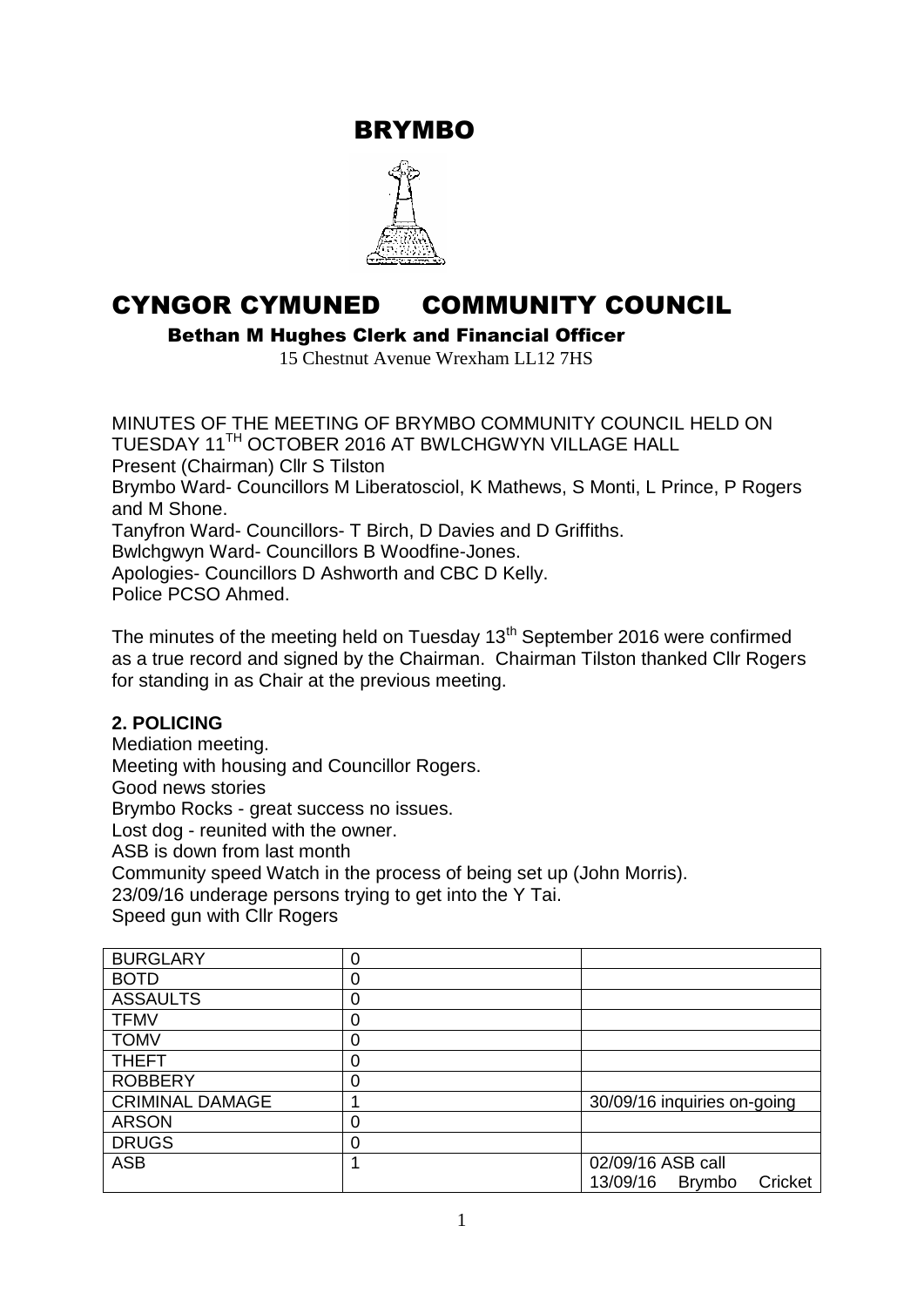| Club.<br>13/09/16 Asb driving area<br>search negative |
|-------------------------------------------------------|
| 14/09/16 Steele works                                 |
| 30/09/16 Offa Street, youths                          |
| congregating                                          |

Cllr Rogers said that an incident had occurred at Brymbo Pool the previous month and the Clerk would circulate copies of the lease for members to look at prior to the next meeting.

PCSO Ahmed said that a recommendation report had been given to the Cricket Club regarding the incidents that had occurred there.

Cllr Mathews thanked PCSO for the police attendance at Brymbo Rocks.

## **3. COUNTY BOROUGH COUNCILLOR'S REPORTS**

Cllr Rogers gave Cllr Kelly's report in his absence. The Clerk had circulated a letter she had received from WCBC requesting that BCC support a proposal to identify an alternative area of land for dedication within the community council ward and that the community council confirmation would support Wrexham Council in its application for title to the land associated with the community centre and access/parking in order that the community centre could be considered for lease to the Village Hall Association. Cllr Tilston and Cllr Woodfine-Jones confirmed that the area of land to the rear of Cae'r Efail could be designated for the above. The Clerk was requested to write to Denise Garland at WCBC to confirm this. Cllr Kelly had requested that both Bwlchgwyn Cllr's kept him in the loop of any projects they were considering for the village.

Cllr Rogers said that the new bin collections had begun and there had been a few issues. He urged people to contact WCBC if there were any problems. Housing works were on-going in council properties and there had been issues. Cllr Rogers said that at the end of the year there would be a review of the system and this could mean that a fairer system could be adopted.

## **4. ROADS**

Cllr Tilston said that the residents association had called a meeting to discuss the on-going road safety issues and this was due to take place later in the week. Cllr Rogers said that Green Road was due to be re-surfaced the next day after delays. An accident had occurred on the Link Road and WCBC had advised Cllr Rogers that the road would be re-surfaced to help improve the grip on the road. He said that Go Safe would need to address the issues on this road. Taylor Wimpey was laying traffic calming on Lamberton Drive.

#### **5. BUS SHELTER SERVICES AND STOPS**

No further information.

#### **6. PLAYING FIELDS AND PLAYGROUNDS**

No further information.

#### **7. FOOTPATHS/LIGHTING**

Cllr Tilston said that he had requested consultants to investigate whether a footpath ran from the village to the Moors. Upon investigation there was no trace of a footpath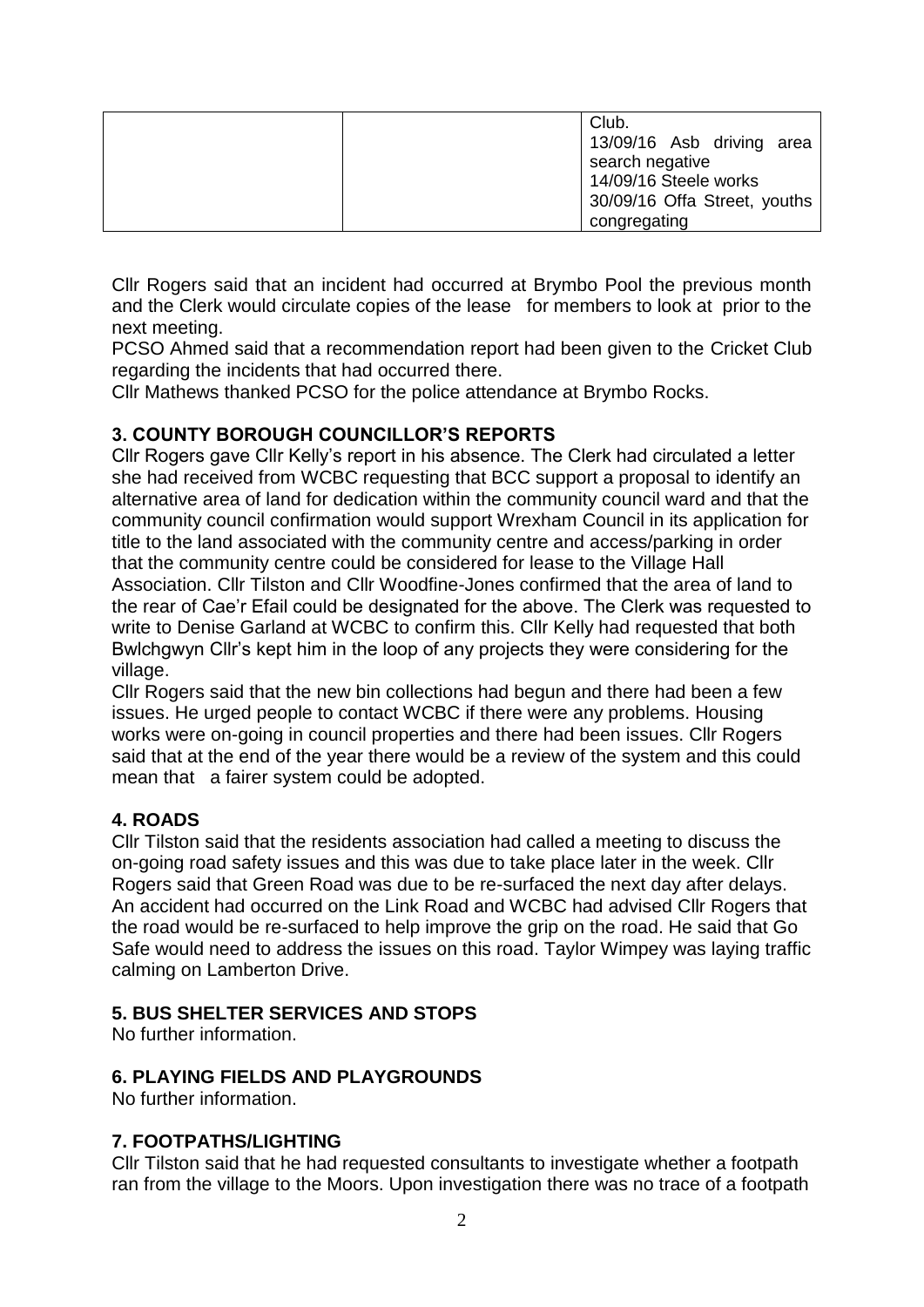#### **8. WAR MEMORIAL**

Cllr Rogers said that Brymbo War Memorial needed a general tidy up and he would contact WCBC to see if they could assist. If not he would contact the contractor who tidied the Bwlchgwyn War Memorial. Cllr Tilston said that he had received a quote for works to be carried out on the War Memorial in Bwlchgwyn. He asked that an agreement could be made that evening on Job No 4 of the quotation priced at £1000.00 in order that the War Memorial be ready for remembrance Sunday. Cllr Woodfine-Jones proposed that this be agreed and Cllr Birch seconded the proposal. All were in favour. Cllr Tilston said he would arrange two more quotes for the remainder of the work and this would be placed on the Agenda for discussion at the next meeting.

## **9. PLANNING**

OUTLINE APPLICATION FOR THE ERECTION OF 2 DETACHED HOUSES (3 BEDROOM) WITH DETACHED GARAGING LAND ADJOINING AND NORTH WEST OF GROVE HOUSE QUEENS ROAD BRYMBO WREXHAM P/2016 /0848-No observations

RELAXATION OF CONDITION 1 IMPOSED UNDER PLANNING PERMISSION P/2010/0733 TO EXTEND THE PERIOD WITHIN WHICH TO COMMENCE DEVELOPMENT FOR A FURTHER PERIOD OF THREE YEARS (ERECTION OF 17 DWELLINGS AND ASSOCIATED WORKSLAND OFF BLAST ROAD BRYMBO WREXHAMP/2016 /0871-No observations

SUBMISSION OF RESERVED MATTERS (LAYOUT, SCALE, APPEARANCE, ACCESS, LANDSCAPING) IN RESPECT OF OUTLINE PLANNING PERMISSION P/2016/0040 (ERECTION OF 1 NO. DWELLING AND CONSTRUCTION OF NEW ACCESS ON PART OF GARDEN AREA OF 38 PARK ROAD) 38 PARK ROAD TANYFRON WREXHAM P/2016/0888-No observations

TWO-STOREY AND SINGLE-STOREY EXTENSIONS TO DWELLING, ERECTION OF DOUBLE GARAGE / WORKSHOP, NEW 6' HIGH ENTRANCE GATES, DRIVEWAY AND ACCESS CONIFER COTTAGE 23 COED Y FELIN ROAD BRYMBO P/2016 /0917-No observations

SITING OF STATIC CARAVAN (IN RETROSPECT) TO BE USED AS DWELLING WITH ASSOCIATED ADJOINING LAND AND INSTALLATION OF BIO DISC SYSTEM THE FLASH GLASCOED ROAD BWLCHGWYN WREXHAM P/2016 /0931Observations to be made

ASH (T1) - MINOR REDUCTION OF BRANCH END WEIGHT ON BRANCHES THAT EXTEND OVER THE PAVEMENT, ROAD AND ACCESS DRIVE, TO IMPROVE CLEARANCE AND REDUCE ENCROACHMENT (PROTECTED BY TPO WCBC NO 66) 4 MOUNT ISA DRIVE BRYMBO WREXHAM P/2016 /0935-No observations

Town and Country Planning Act 1990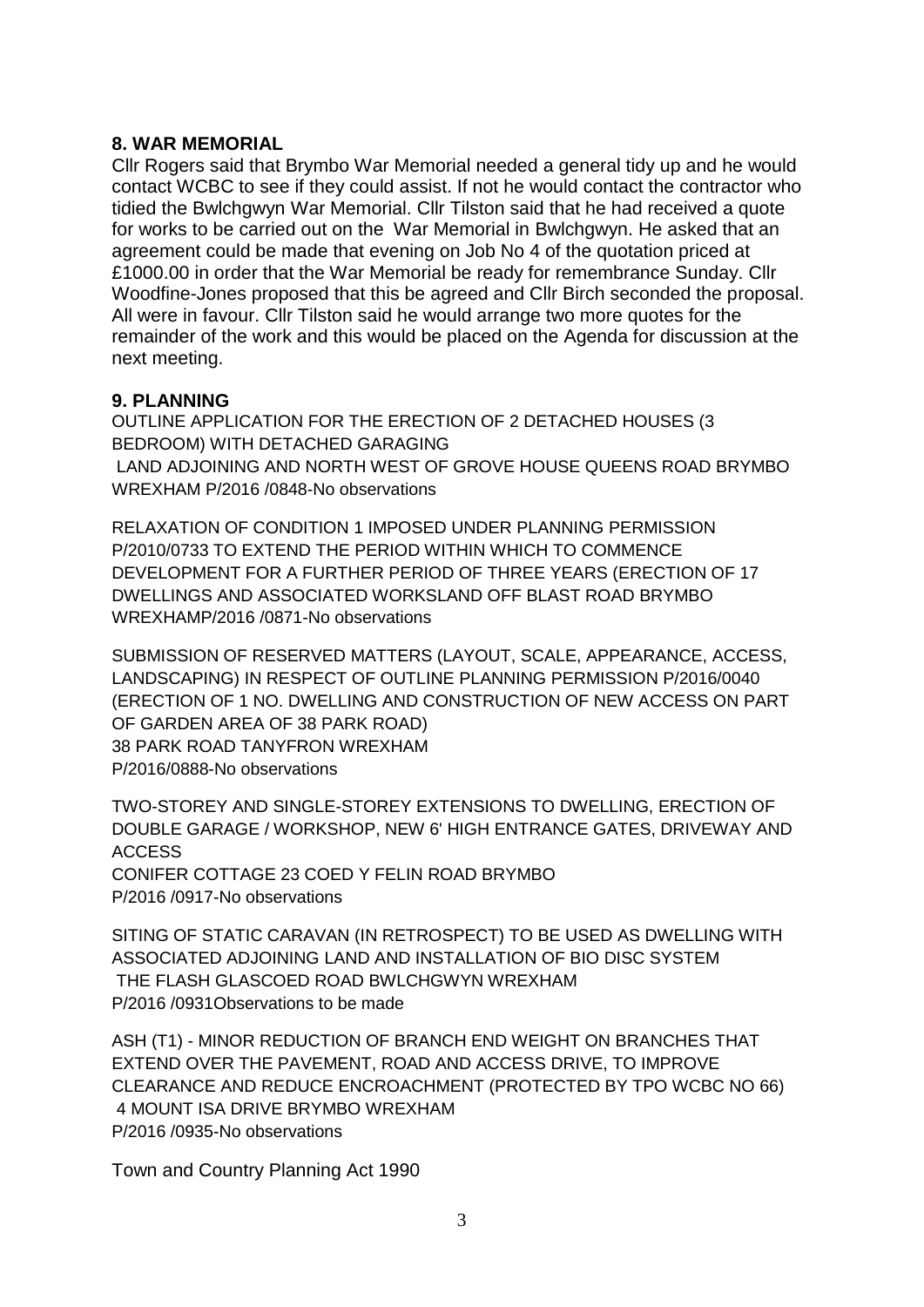Section 78 Appeal at: LAND EAST OF JUNCTION OF TANYFRON ROAD WITH SOUTHSEA ROAD SOUTHSEA WREXHAM P/2015/0773

## **10. COMMUNITIES FIRST**

A representative from Communities First addressed the meeting to give members an overview of the programme. Communities First were based in Plas Madoc and had access to training, employment and food banks for residents. The project covered 9 areas which included youth service projects and play team activities in these areas. They also had access to Citizens Advice. The project needed community referrals and Councillors were asked if they knew of anyone who needed their services and if they did would they please refer them. Cllr Tilston thanked them for attending and urged members to put out the message in their communities that this assistance was there if anyone needed it.

# **11. DONATIONS**

Two donation requests had been received.

Brymbo & Gwenfro WI had requested a donation of £500.00. Cllr Rogers proposed and Cllr Monti seconded that the donation be granted. All were in favour. North Wales Miners Assoc. Trust had requested a donation. Cllr Rogers proposed and Cllr Liberatosciol seconded that a donation of £100.00 be made. All were in favour.

# **12. QUARTERLY ACCOUNTS**

The Clerk circulated copies of the quarterly bank reconciliation showing all monies received and all outgoings. (Attached). The Chairman and The RFO signed the bank reconciliation. A full account of all expenditure was presented along with all monies received.

## **13. BWLCHGWYN TELEPHONE BOX**

The Clerk had received an e-mail from Cllr Kelly requesting this item be placed on the Agenda. BT had placed a 42 day notice of removal on the red telephone box in Bwlchghwyn.The CC would need to adopt it if it was to remain in the village. Cllr Tilston said he would pass on information to the clerk and she would then contact BT to begin the adoption process.

## **14. CAE MERFYN PLAY AREA**

Cllr Rogers addressed members and said that he had received correspondence from WCBC regarding the upgrading of the play area. At present there was limited play value and the surrounding fence was rotting. If the CC were to invest in upgrading the area there would be 3 options of play available. All equipment would be new and made of metal and steel. The cost of all 3 options was approx. £30000.00. Cllr Rogers proposed that BCC agree to invest this money in the play area and that WCBC tender for the work,. The 3 options would be looked at by the Tanyfron Councillors and they would decide which play option would be more suitable after consulting with local residents. Cllr Shone raised concerns about future proofing of the area and the maintenance costs involved long term. He asked if a guarantee would be given for the site and that it would not in future be used for anything else as had happened with other play facilities. Cllr Griffiths said that the land could not be